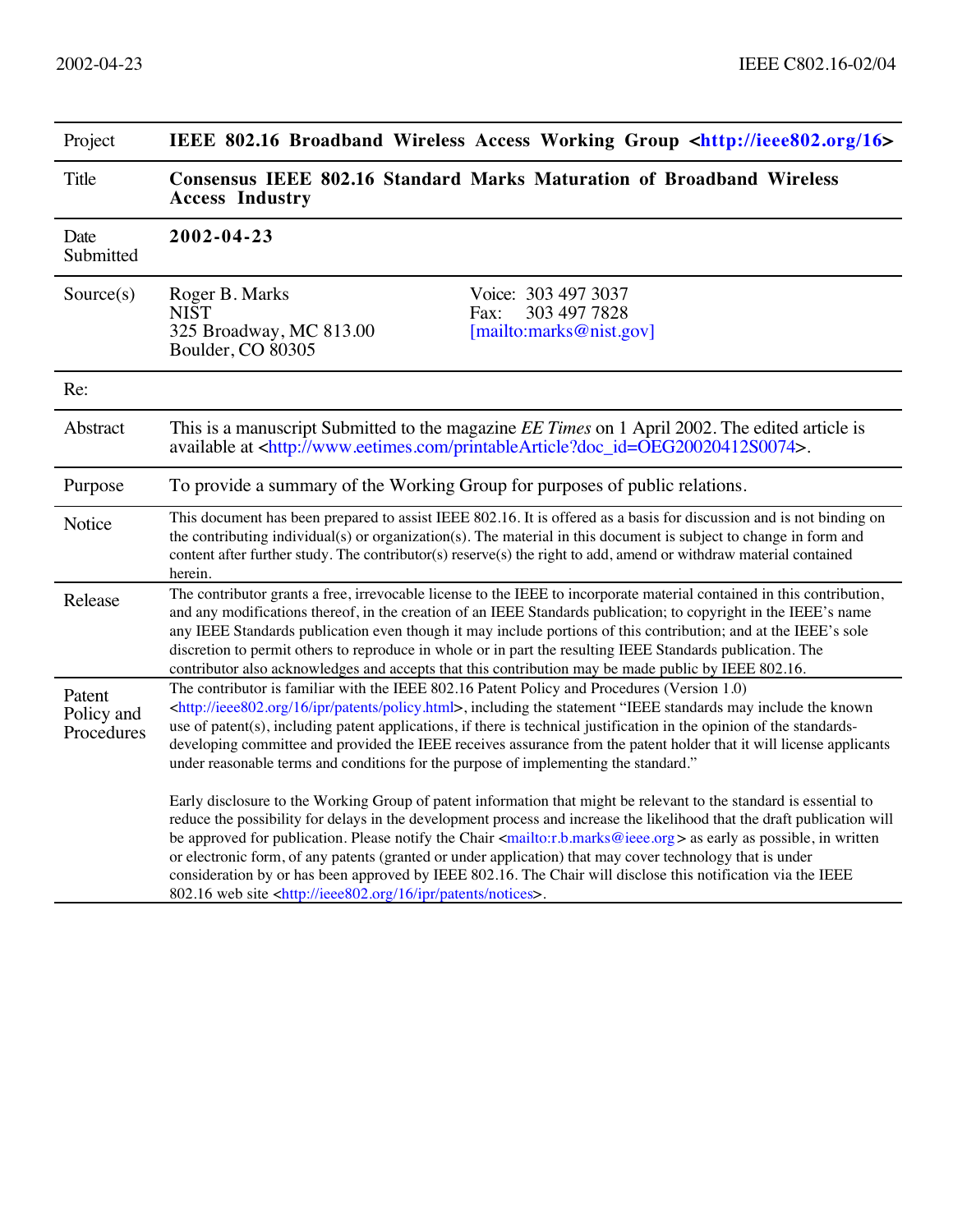## **Consensus IEEE 802.16 Standard Marks Maturation of Broadband Wireless Access Industry1**

Roger B. Marks Chair, IEEE 802.16 Working Group on Broadband Wireless Access [<http://WirelessMAN.org>](http://WirelessMAN.org)

> National Institute of Standards and Technology 325 Broadway Boulder, CO 80305-3328 USA [marks@nist.gov](mailto:marks@nist.gov)

> > Submitted to *EE Times* (1 April 2002)

## *Abstract*

*With the completion of the IEEE Standard 802.16® WirelessMAN™ air interface, broadband wireless access (BWA) is reaching maturity as a serious alternative for broadband access deployment. Once the 802.16a amendment is complete, the standard will specify interoperable wireless metropolitan area network (wireless MAN) air interfaces from 2-66 GHz, including licensed and license-exempt operation, under a single umbrella with a common medium access control layer (MAC). The standard represents future-looking technology designed specifically for the unique problem of the wireless metropolitan area network (MAN) environment and will offer tremendous advantages over proprietary interfaces or those based on wireless local area network (LAN) or mobile telephone technology.*

Fixed broadband wireless access (BWA) has, for several years, been expected to serve as one of the three primary technologies supporting ubiquitous broadband access. While digital subscriber line (DSL) and cable-modem networks have experienced deployment problems, their use has nevertheless grown rapidly . Industry analysts who have waited for fixed wireless to take its place as a serious alternative for broadband access have, so far, been disappointed. Yet expectations for wireless remain high. The January report "A National Imperative: Universal Availability of Broadband by 2010" issued by the industry group TechNet continued to emphasize the role of fixed wireless as the third leg in broadband access. Furthermore, the report's call for 100 Mbit/s service to 100 million American homes and small businesses by 2010 implicitly places further emphasis on fixed wireless, since these data rates are beyond the capabilities of the current DSL and cable infrastructures.

Those who expected rapid deployment of BWA may have failed to consider the relative immaturity of the technology and the absence of standardized equipment. Large-scale deployments of cable and DSL modems were founded upon multiyear efforts to develop stable and broadly supported technical standards. Finally, in 2002, broadband wireless access is reaching maturity, marked by the completion and acceptance of IEEE Standard 802.16-  $2001$ , and important enhancements, defining the IEEE Standard 802.16 $\Omega$  WirelessMAN<sup>TM</sup> air interface. Once the enhancements are complete this fall, the standard will specify interoperable wireless metropolitan area network (wireless MAN) air interfaces from 2to 66

 1 U.S. Government work, not subject to U.S. Copyright.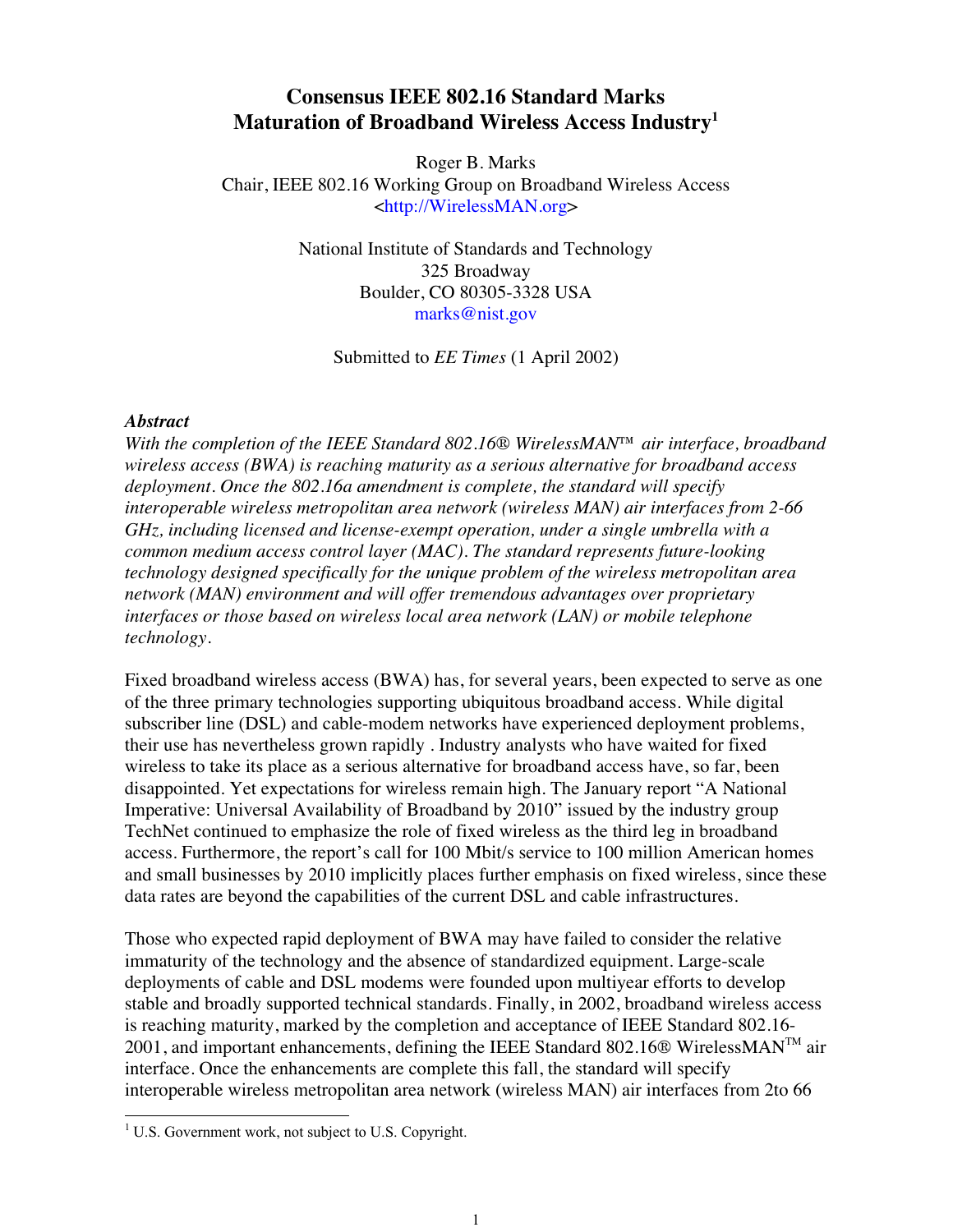GHz, including licensed and license-exempt operation, under a single umbrella with a common medium access control layer (MAC). The standard represents future-looking technology designed specifically to solve the unique problem of the wireless metropolitan area network (MAN) environment. It will offer tremendous advantages over proprietary interfaces or those based on wireless local area network (LAN) or mobile telephone technology. It was patiently developed, with intense scrutiny, over the course of three years by a broad, worldwide, consensus team that persisted in spite of industry fluctuations and in the face of private efforts to shortcut the process. The work was conducted by the 130 members, 128 former members, and hundreds of other individual participants (from 19 countries) of the IEEE 802.16 Working Group on Broadband Wireless Access <[http://WirelessMAN.org>](http://WirelessMAN.org).

The core function of a fixed (that is, stationary) BWA system is to provide network access to buildings. In a home or small business, BWA will compete with cable or DSL networks. In a midsize commercial building, BWA can support high-data-rate connections that might otherwise be available only with a fiber-optic line. In spite of the wide deployment of fiber in network backbones, it remains rare in network access due to the high construction and rightof-way costs.

IEEE Standard 802.16 supports a point-to-multipoint topology in which each base station, normally connected to a public network, communicates with perhaps hundreds of stationary subscriber stations, each of which is typically mounted on a rooftop. Through the WirelessMAN<sup>TM</sup> MAC, each base station allocates uplink and downlink bandwidth to satisfy, almost instantaneously, the prioritized bandwidth requirements of the subscribers. The air interface is designed to carry any data or multimedia traffic with full Quality of Service (QoS) support. The MAC supports burst frequency-division duplex (FDD) and time-division duplex (TDD) in a consistent framework. It also supports real-time adaptive modulation and coding so that, in each burst, communication in the link to each subscriber station is optimized at that instant.

IEEE Standard 802.16-2001 (completed in October 2001 and ready for March 2002 publication) defines the WirelessMAN-SC air interface, a single-carrier (SC) modulation scheme for 10-66 GHz operation. At these frequencies, propagation is strictly line-of-sight, but tremendous spectral allocations (such as 1.3 GHz of spectrum in the U.S. Local Multipoint Distribution Service (LMDS) allocation) are available. The standard takes full advantage of the allocations, specifying bit rates of up to 120 Mbit/s on each reusable 25 MHz channel. The primary markets will include commercial, industrial, and multi-tenant residential buildings. The opportunities for the success of such operations has not been demonstrated, but the availability of standard equipment is sure to reinvigorate the riskaverse capital markets funding them. In further support of this industry, the 802.16 Working Group has completed IEEE Standard 802.16.2-2001, a Recommended Practice on Coexistence, and is currently developing, in Project 802.16c, system profiles for use in compliance and interoperability testing.

While the WirelessMAN MAC in IEEE Standard 802.16 provides the foundation for a wireless MAN industry, the physical layer (PHY) is not suitable for lower-frequency applications, where the available spectrum allocations are narrower and non-line-of-sight operation is required. For this reason, most of the effort in the 802.16 Working Group has gone toward the development and completion of IEEE 802.16a, an amendment to address 2-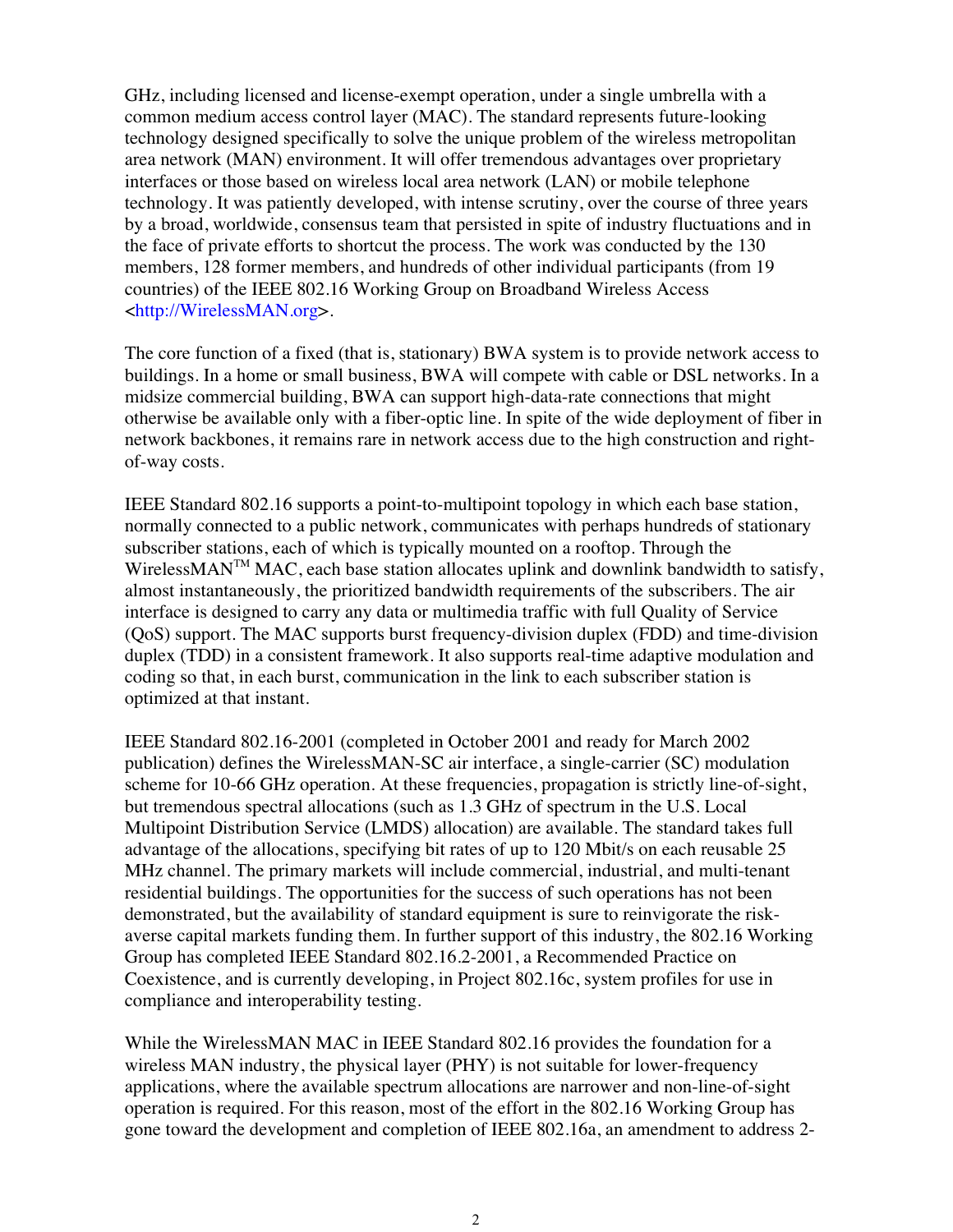11 GHz operation. Successive versions of the 802.16a draft have been in ballot since November 2001, and the details are nearing completion. The amendment includes both licensed and 5-6 GHz license-exempt bands. In the licensed bands, the current draft provides for compliance using any of three physical layer modes: single-carrier modulation, orthogonal frequency division multiplex (OFDM), or orthogonal frequency division multiple access (OFDMA), with advanced antenna options supported. Given the variety of regulatory environments and deployment scenarios worldwide, these options provide licensed operators with the opportunity to customize their solution. On the other hand, the license-exempt spectrum is generally more chaotic and more in need of direction from the standards body. In the case of 802.16a, the current draft specifies the OFDM mode in license-exempt spectrum.

In license-exempt operation, wireless MANs are susceptible to interference with other wireless MANs as well as with other devices such as wireless LANs. As one solution to this problem, the 802.16a draft specifies a dynamic frequency selection method for licenseexempt bands similar to the one being standardized in IEEE Project 802.11h. The draft also supports the use of a mesh architecture in which some subscriber stations communicate with other data-forwarding subscriber stations rather than directly with the base station. This allows extending the cells and reaching customers not directly reachable from the base station. The defined scheduling algorithms provide for collision-free transmissions in mesh deployment. The protocols also eliminate the hidden-terminal problem typical of wireless LANs.

IEEE 802.16 Working Group has become the focal point of the world's broadband wireless access industry. The only other active standardization activities are within the Broadband Radio Access Networks (BRAN) of the European Telecommunications Standards Institute (ETSI). However, the 802.16 group works closely with BRAN, and BRAN's 2-11 GHz HIPERMAN project has essentially followed 802.16's lead. Industry consortia that sprung up to short-circuit 802.16's efforts have also yielded to 802.16's lead, or fallen by the wayside. One important new player is the Worldwide Interoperability for Microwave Access (WiMAX) Forum, whose mission includes promoting IEEE Standard 802.16 to achieve global acceptance as well as developing and implementing test procedures to ensure interoperability.

As the 802.16a amendment reaches its conclusion, the Working Group's members are entitled to look forward to a little time away from the continued rigor of standards development. However, they may not get a break. The next great hurdle is to bring a level of portability or mobility into the standard. Many of the participants recognize that limited mobility is a feasible near-team goal. However, following the lead of a new group of participants who are anxious to push even harder in the direction of mobility, the Working Group on March 15 initiated the IEEE 802.16 Study Group on Mobile Broadband Wireless Access, whose scope includes "mobile broadband wireless access networks operating in licensed frequency bands and supporting mobility at vehicular speeds." This Study Group will meet along with the Working Group's Session #19 (Calgary on 20-24 May 2002).

As the many applications and extensions of the IEEE 802.16 standard unfold, the core that unites all of these remains the WirelessMAN MAC. This forward-looking and flexible design holds the promise of future multitiered wireless metropolitan area networks that support fixed and mobile devices with data-centered multimedia services. It's no wonder that independent observers are increasingly viewing IEEE 802.16 as the foundation of the Fourth Generation